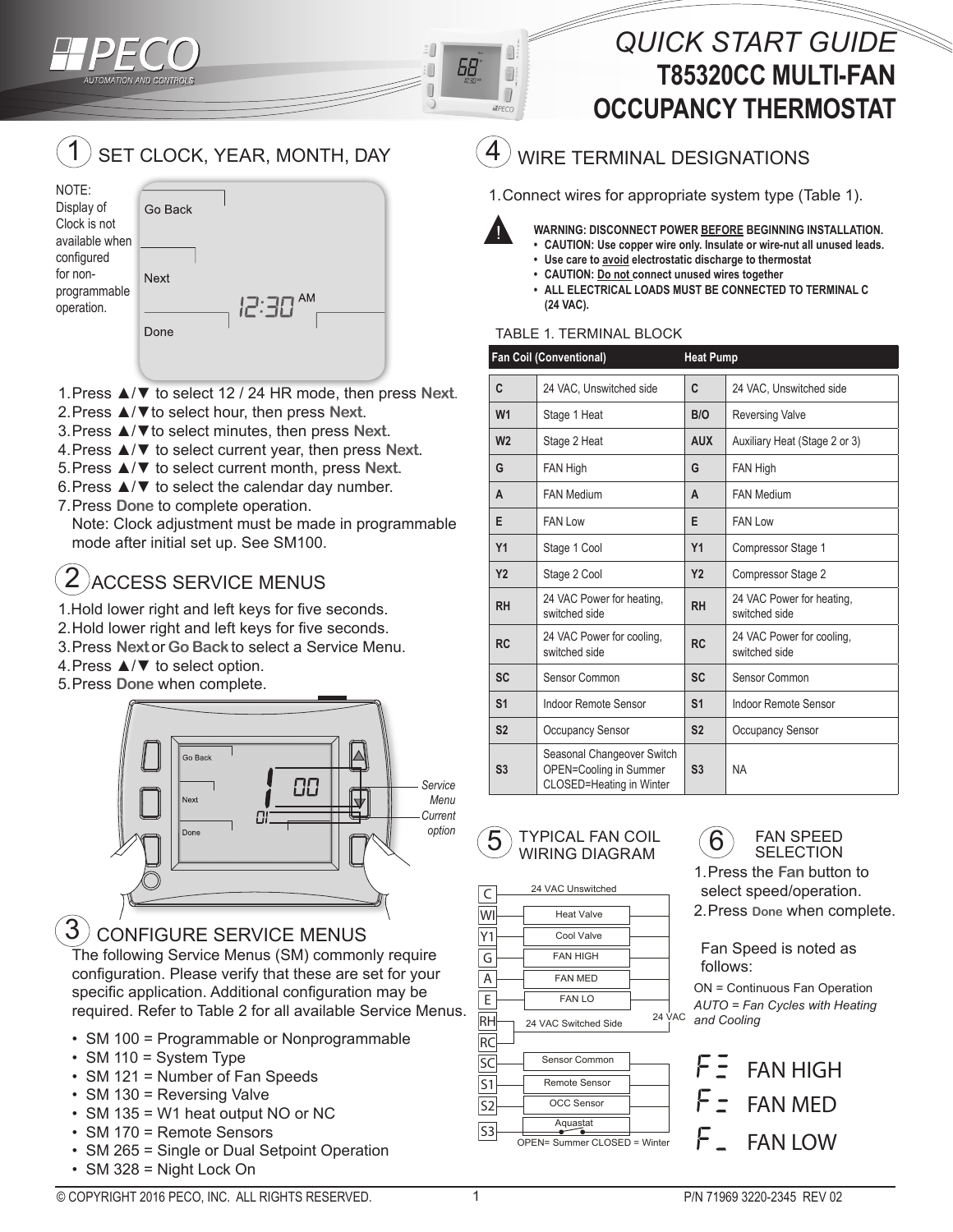#### **SETBACK OPERATION NOTES**

The T8532OCC Thermostat has an onboard occupancy sensor that will setback operation when a room becomes vacant. Service Menu **325 Occupied Sensor Operation** is turned on to enable this operation.

**Occupied Timer (SM 326)** - Sets the amount of time that must pass without a detection before the control goes to Setback and starts the Ramping process.

**Setback Ramping (SM 327) -** Determines how the control will ramp to setback values. Economy setting goes directly to setback values. Comfort 1 setting will allow a 1°F per hour setback of the control set point. Comfort 2 sets back at 2°F per hour until the selected setback value is reached.

**Setback Values (SM 310 and SM 320)** - Set the HEAT and COOL set points for setback. Values can be set to OFF or 50-90F. Selection of OFF will result in a set point of OFF.

**Night Lock ON Protection (SM 328)** – When enabled the control holds the user set point between 10 PM and 8 AM, anytime occupancy is detected during that time period. Note: This control has Low/ High Temp Protection. Freeze protection on this control is set at 40°F (heat). Over temp protection is set at 110°F (cool).

## TABLE 2. ADVANCED CONFIGURATION: SERVICE MENUS

### Some Service Menus may not be available, depending on system type (SM 110).

#### **Occupancy Sensor Detection Performance**

Detection Distance: 16.4 Ft (5 meters) Detection Range: 94° Horizontal x 82° Vertical

| <b>Specifications</b>                  |                                                                                                                |  |
|----------------------------------------|----------------------------------------------------------------------------------------------------------------|--|
| <b>Input Power:</b>                    | 24 VAC (20-30 VAC) 50/60 Hz and/or 2 AA<br><b>Batteries</b>                                                    |  |
| <b>Output Rating</b>                   | Terminal W, Y, A - 20-30 VAC 0.02-1.0 A<br>Terminal G - 20-30 VAC 0.02-0.6 A<br>Total Load not to Exceed 2.5 A |  |
| <b>Temperature Control</b><br>Range:   | 50° to 90°F (10° to 32°C)                                                                                      |  |
| <b>Operating Temperature</b><br>Range: | 0 $^{\circ}$ to 120 $^{\circ}$ F (-18 $^{\circ}$ to 49 $^{\circ}$ C)                                           |  |
| <b>Occupancy Sensor Type:</b>          | Passive Infra-Red                                                                                              |  |

| <b>MENU</b> | <b>FEATURE</b>             | <b>OPTIONS</b> | v,  v<br><b>STD. DEFAULT</b> | <b>DESCRIPTION / COMMENTS</b>                                                                                                                                                                                                                                                                                                                                                                                                                                                                                                                                                                                                                                 |
|-------------|----------------------------|----------------|------------------------------|---------------------------------------------------------------------------------------------------------------------------------------------------------------------------------------------------------------------------------------------------------------------------------------------------------------------------------------------------------------------------------------------------------------------------------------------------------------------------------------------------------------------------------------------------------------------------------------------------------------------------------------------------------------|
| 100         | <b>Schedule Format</b>     | $0 - 3$        | $\theta$                     | Select the schedule format on the T8000 Series. (Menu not available on non-programmable<br>thermostats.) NOTE: Set the clock before changing to non-progammable.<br>nonprogrammable<br>$0 =$<br>programmable<br>$1 =$<br>5-1-1 schedule<br>$2 =$<br>5-2 schedule<br>$3 =$                                                                                                                                                                                                                                                                                                                                                                                     |
| 101         | Daylight-Saving<br>Time    | 0,1            | $\mathbf{1}$                 | Select daylight-saving time as it follows standard format in U.S.: It begins second Sunday of<br>March at 2:00 AM and ends on the first Sunday of November at 2:00 AM.<br><b>Disabled</b><br>$0 =$<br>Enabled (2007 U.S. Format)<br>$1 =$                                                                                                                                                                                                                                                                                                                                                                                                                     |
| 110         | System Type                | $1 - 13$       | $\mathbf{1}$                 | Select the appropriate system configuration (determines available Service Menus).<br>1 Heat/1 Cool conventional<br>$1 =$<br>1 Heat/1 Cool heat pump<br>$2 =$<br>Heat only without fan (2-wire systems)<br>$3 =$<br>Heat only with fan<br>$4 =$<br>Cool only<br>$5 =$<br>2 Heat/1 Cool heat pump (with auxiliary heat) and Emergency (Em) heat<br>$6 =$<br>7 = 2 Heat/2 Cool multistage conventional<br>8 = 2 Heat/ 1 Cool multistage conventional<br>9 = 1 Heat/ 2 Cool multistage conventional<br>10 = 2 Heat/ 2 Cool heat pump (no auxiliary heat)<br>11 = 3 Heat/ 2 Cool heat pump (with auxiliary heat) and Emergency (Em) heat<br>$12 = NA$<br>$13 = NA$ |
| 120         | Fan Control<br>(heating)   | 0,1            | $\mathbf{1}$                 | Fossil Fuel; Gas/Oil/Propane heat (equipment controls heating fan)<br>$0 =$<br>Electric Furnace (thermostat controls heating fan)<br>$1 =$                                                                                                                                                                                                                                                                                                                                                                                                                                                                                                                    |
| 121         | Fan Speeds                 | 1, 2, 3, 4     | 3                            | Allows selection of multiple fan speeds.<br>1 = Single speed Fan (G terminal)<br>2 = 2-speed Fan (G and E Terminals)<br>3 = 3-speed Fan (G,A and E Terminals)<br>$4 = 3$ -speed Staged Fan                                                                                                                                                                                                                                                                                                                                                                                                                                                                    |
| 130         | O/B Reversing<br>valve     | 0,1            | $\mathbf 0$                  | When 0, output is active for cooling. When 1, output is active for heating.<br>(O) Active with cooling<br>$0 =$<br>(B) Active with heating<br>$1 =$                                                                                                                                                                                                                                                                                                                                                                                                                                                                                                           |
| 135         | W1 Output<br>Configuration | 0,1            | $\mathbf{0}$                 | Changes operation of W1 for Active to Open (NC Normally Closed) to Active to Close (NO<br>Normally Open). Must be 0 for heat pump operation.<br><b>NC Operation</b><br>$0 =$<br>NO Operation<br>$1 =$                                                                                                                                                                                                                                                                                                                                                                                                                                                         |
| 150         | Backlight                  | 0,1            | $\mathbf 0$                  | Backlight temporarily on<br>$0 =$<br>Backlight always on (low intensity, 24V only)<br>$1 =$                                                                                                                                                                                                                                                                                                                                                                                                                                                                                                                                                                   |

© COPYRIGHT 2016 PECO, INC. ALL RIGHTS RESERVED. 2 P/N 71969 3220-2345 REV 02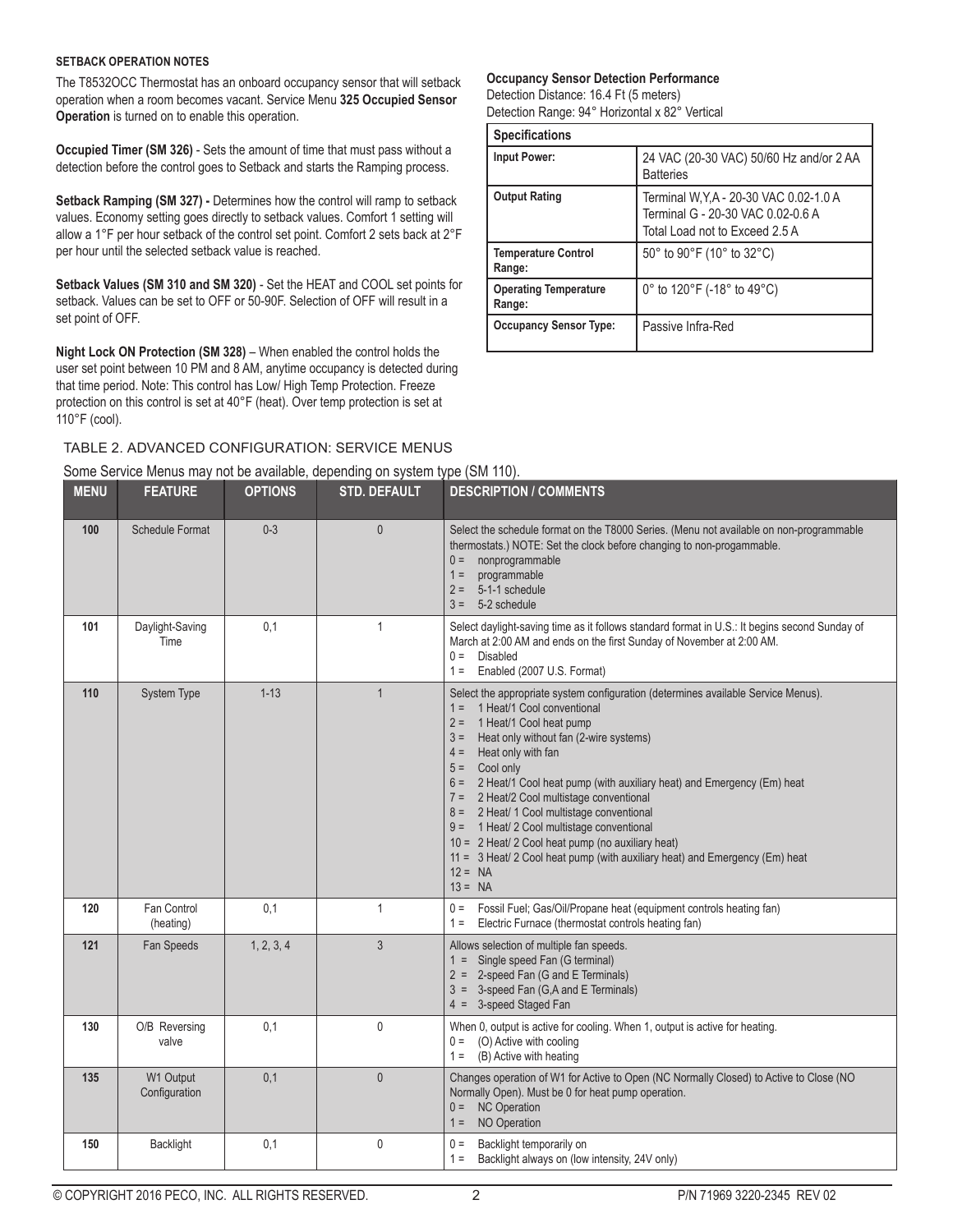| <b>MENU</b> | <b>FEATURE</b>                                       | <b>OPTIONS</b>                                    | <b>STD. DEFAULT</b> | <b>DESCRIPTION / COMMENTS</b>                                                                                                                                                                                                                                                                                                                                                               |
|-------------|------------------------------------------------------|---------------------------------------------------|---------------------|---------------------------------------------------------------------------------------------------------------------------------------------------------------------------------------------------------------------------------------------------------------------------------------------------------------------------------------------------------------------------------------------|
| 170         | <b>Remote Sensor</b>                                 | $0 - 8$                                           | $\mathbf{0}$        | Select sensor if used. Contact PECO for information on the T8000 Series Indoor Remote Zone Sensor.<br>No Remote Sensors<br>$0 =$<br>$1 =$<br>Remote Indoor Sensor Only<br>$2 =$<br>Not Used<br>Not Used<br>$3 =$<br>Not Used<br>$4 =$<br>$5 =$<br>Not Used<br>S3 Input with Aquastat Only<br>$6 =$<br>S3 Input with Aquastat and S1 with Remote Indoor Sensor<br>$7 =$<br>Not Used<br>$8 =$ |
| 171         | Sensor Average<br>Remote & Local                     | 0 - Local/Remote<br>$1 - Average$<br>Local/Remote | 0                   | This feature allows both local and remote sensing. SM 170 must be set to either 01 or 07.                                                                                                                                                                                                                                                                                                   |
| 240         | Number of Program<br>Periods                         | $2:4$ events                                      | $\overline{4}$      | 2 events per day (Selections OCC1 and UnOcc1)<br>$2 =$<br>4 events per day (Selections Occ1-UnOcc1-Occ2- UnOcc2)<br>$4 =$                                                                                                                                                                                                                                                                   |
| 250         | Clock Format                                         | 12 or 24 Hours                                    | 12                  | $12 = 12$ -hour clock mode<br>$24 = 24$ -hour clock mode                                                                                                                                                                                                                                                                                                                                    |
| 260         | Temperature Format<br>$(^{\circ}$ F or $^{\circ}$ C) | 0,1                                               | $\mathbf{1}$        | Celsius<br>$0 =$<br>Fahrenheit<br>$1 =$                                                                                                                                                                                                                                                                                                                                                     |
| 265         | Single/Dual Setpoint                                 | 0,1                                               | $\mathbf{1}$        | Determines if single user override setpoint is used, or if user sets heat and cool setpoints independently.<br>Dual Setpoint (Heat and Cool)<br>$0 =$<br>Single Override Setpoint (Single Setpoint with auto changeover algorithm)<br>$1 =$                                                                                                                                                 |
| 290         | Range Low                                            | 50-90°F or<br>10-32°C                             | $50^{\circ}$ F      | Choose the lowest selectable temperature setpoint value.                                                                                                                                                                                                                                                                                                                                    |
| 300         | Range High                                           | 50-90°F or<br>10-32°C                             | $90^{\circ}$ F      | Choose the highest selectable temperature setpoint value.                                                                                                                                                                                                                                                                                                                                   |
| 310         | Setback Low                                          | Off; 50-82°F                                      | $67^{\circ}F$       | Temperature setpoint thermostat will Heat to when in Setback mode (Off sets Heating to ~45F Setback).<br>$0 =$ Off; 50-82°F (11-27°C)                                                                                                                                                                                                                                                       |
| 320         | Setback High                                         | Off; 58-90°F                                      | $78^{\circ}$ F      | Temperature setpoint thermostat will Cool to when in Setback mode. (Off sets Cooling to ~150F in<br>Setback).<br>$0 =$ Off (disabled)<br>58-90°F (11-32°C)                                                                                                                                                                                                                                  |
| 325         | Occupied Sensor<br>Operation                         | $0 - 1$                                           | $\overline{1}$      | $0 =$<br><b>Disabled</b><br>Occupancy Operation ON<br>$1 =$                                                                                                                                                                                                                                                                                                                                 |
| 326         | Occupied Timer<br>Duration                           | 30 min; 1, 2, 4, 6<br>8,16,20, 24 hrs             | 2 hrs               | Sets the time required to go into setback after last detection.                                                                                                                                                                                                                                                                                                                             |
| 327         | Setback Ramping                                      | 0, 1, 2                                           | $\mathbf{1}$        | Determines how fast the control will setback.<br>Economy (No delay)<br>$0 =$<br>$1 =$ Comfort $1^{\circ}$ (1°F per hour)<br>$2 =$ Comfort 2° (2°F per hour)                                                                                                                                                                                                                                 |
| 328         | Nighttime Lock On                                    | $0 - 1$                                           | 1                   | Locks the thermostat to Occupied mode after 10:00pm. Thermostat resets at 08:00am.<br>NOTE: This feature requires the clock time to be set.<br>Disabled (For Schools and Commercial Applications)<br>$0 =$<br>ON (For Hospitality and Dorms)<br>$1 =$                                                                                                                                       |
| 330         | Zone Temp Offset                                     | $+/-9$ °F or<br>$+/-4.5$ °C                       | $0^{\circ}$ F       | Adjusts the sensed Zone Temperature displayed, allowing calibration in the field.                                                                                                                                                                                                                                                                                                           |
| 340         | Keypad Lockout                                       | $0 - 3$                                           | 0                   | Restricts access to certain features of device; Service Menu still available if keypad lockout is enabled.<br>No key pad lockout (Default)<br>$0 =$<br>Disables Schedule and System keys<br>$1 =$<br>$2 =$<br>Disables Schedule, System, and Fan keys<br>Disables all keys<br>$3 =$                                                                                                         |
| 341         | <b>Enable Pin Access</b>                             | 0,1                                               | $\theta$            | Applies a 3 digit access code to enter Service Menu 342<br><b>Disable</b><br>$0 =$<br>Enable<br>$1 =$                                                                                                                                                                                                                                                                                       |
| 342         | Set PIN                                              | 000-999                                           | 000                 | Choose a 3-digit PIN access code.                                                                                                                                                                                                                                                                                                                                                           |
| 350         | Fan Mode                                             | $1 - 3$                                           | $\mathfrak{Z}$      | ON: Fan is always on, regardless of demand<br>$1 =$<br>Auto: Fan is only on with heating or cooling demand<br>$2 =$<br>ON or Auto: Occupant can choose either selection<br>$3 =$                                                                                                                                                                                                            |
| 360         | System Mode                                          | $0 - 3$                                           | 0                   | Allows ability to determine which system modes the occupant can select.<br>OFF, Auto<br>$0 =$<br>OFF, Heat, Cool, Auto<br>$1 =$<br>OFF, Heat, Cool<br>$2 =$<br>Heat, Cool, Auto<br>$3 =$                                                                                                                                                                                                    |